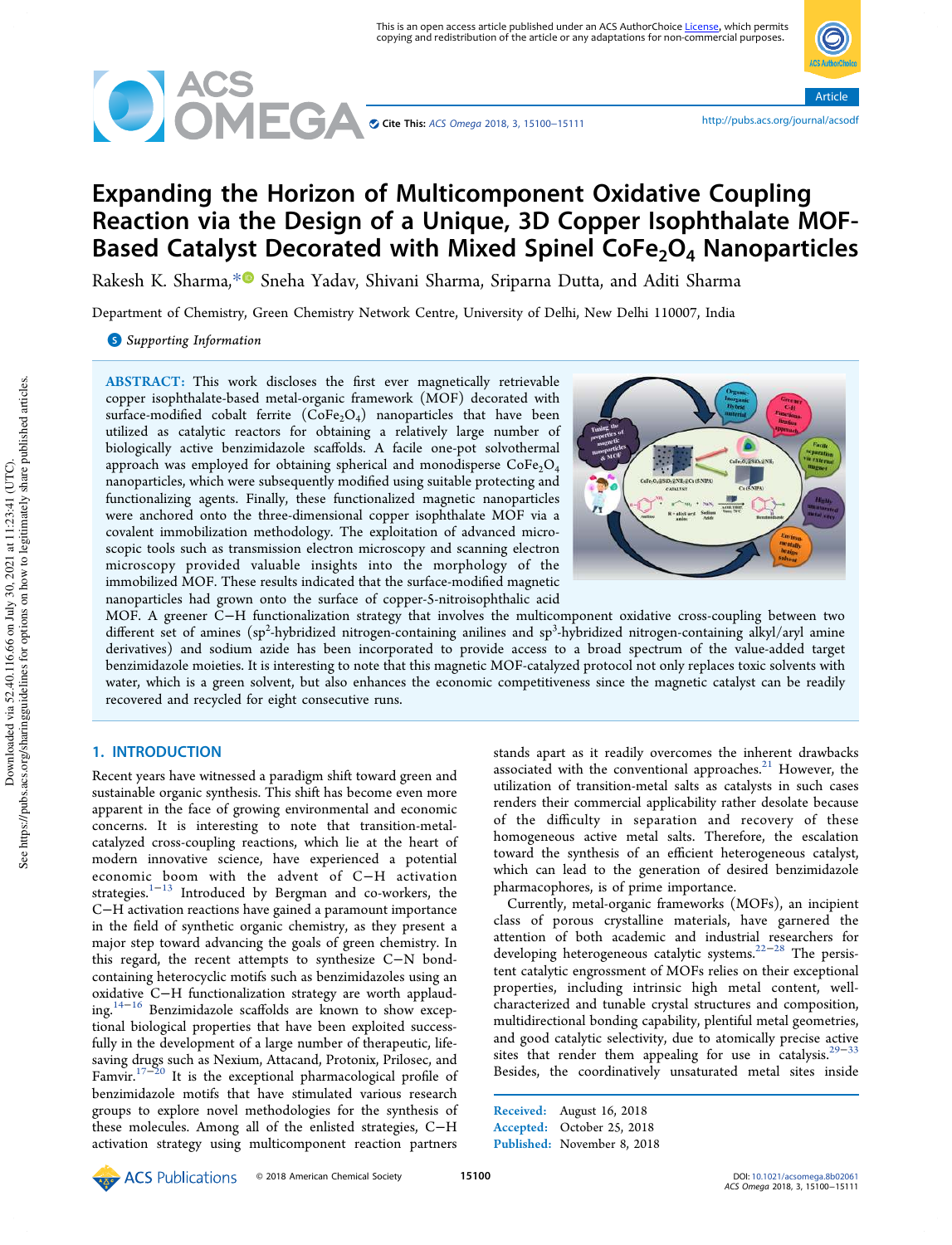Scheme 1. Synthesis of 2-Substituted Benzimidazoles via Oxidative Cross-Coupling between Substituted Aniline, Primary Aryl/Alkyl Amine, and Sodium Azide



Scheme 2. Schematic Illustration for the Synthesis of  $CoFe<sub>2</sub>O<sub>4</sub>(@SiO<sub>2</sub>(@NH<sub>2</sub>(@Cu(5-NIPA)$ 



**Structure of Cu (5-NIPA)** 

MOFs possess an inherent ability to tune the interactions between the reactants and the MOF. $34$  Perceiving the scientific and industrial impact of these environmentally benign, structurally versatile materials, MOFs having robust backbone structures and high metal-binding sites, in which the structural nodes themselves act as the catalytic centers, have recently been investigated as solid catalysts for catalyzing a wide variety of reactions.35−<sup>37</sup> Also, to enhance the separation properties of the MOFs, the idea of magnetic recoverability has been employed and thus, to date, a few magnetically retrievable MOFs have been reported.<sup>38–45</sup>

1.1. Motivation and Strategy. Considering the quest for developing a sustainable heterogeneous catalyst for the oxidative cross-coupling reaction that can provide a ready access to targeted pharmacological benzimidazoles moieties, and also in conjunction with our ongoing research work in the design and development of magnetic silica-based nanomaterials,<sup>46−53</sup> we report novel  $\text{CoFe}_2\text{O}_4(\partial \text{SiO}_2(\partial \text{NH}_2/\partial \text{Cu}(\text{S}^{-}))$ 

NIPA)-based MOF as catalyst for the synthesis of exceedingly biologically significant benzimidazoles. Covalent bonding approach is exploited to fabricate MOFs decorated with magnetic nanoparticles (MNPs), which besides enriching the developed material with immense chemical stability, prudent durability, and higher reproducibility, also impart imperishable magnetism.54−<sup>58</sup> This protocol replaces toxic solvents with environmentally benign water, which adds to the green credentials. To the best of our knowledge, this is the first report wherein a heterogeneous catalyst has been effectively employed on multicomponent oxidative coupling for the synthesis of benzimidazoles (Scheme 1).

## 2. RESULTS AND DISCUSSION

The final catalyst has been prepared by a step-by-step assembly process through the successive surface modifications of cobalt ferrite nanoparticles, as shown in Scheme 2. Preparation of cobalt ferrite nanoparticles is the first step toward the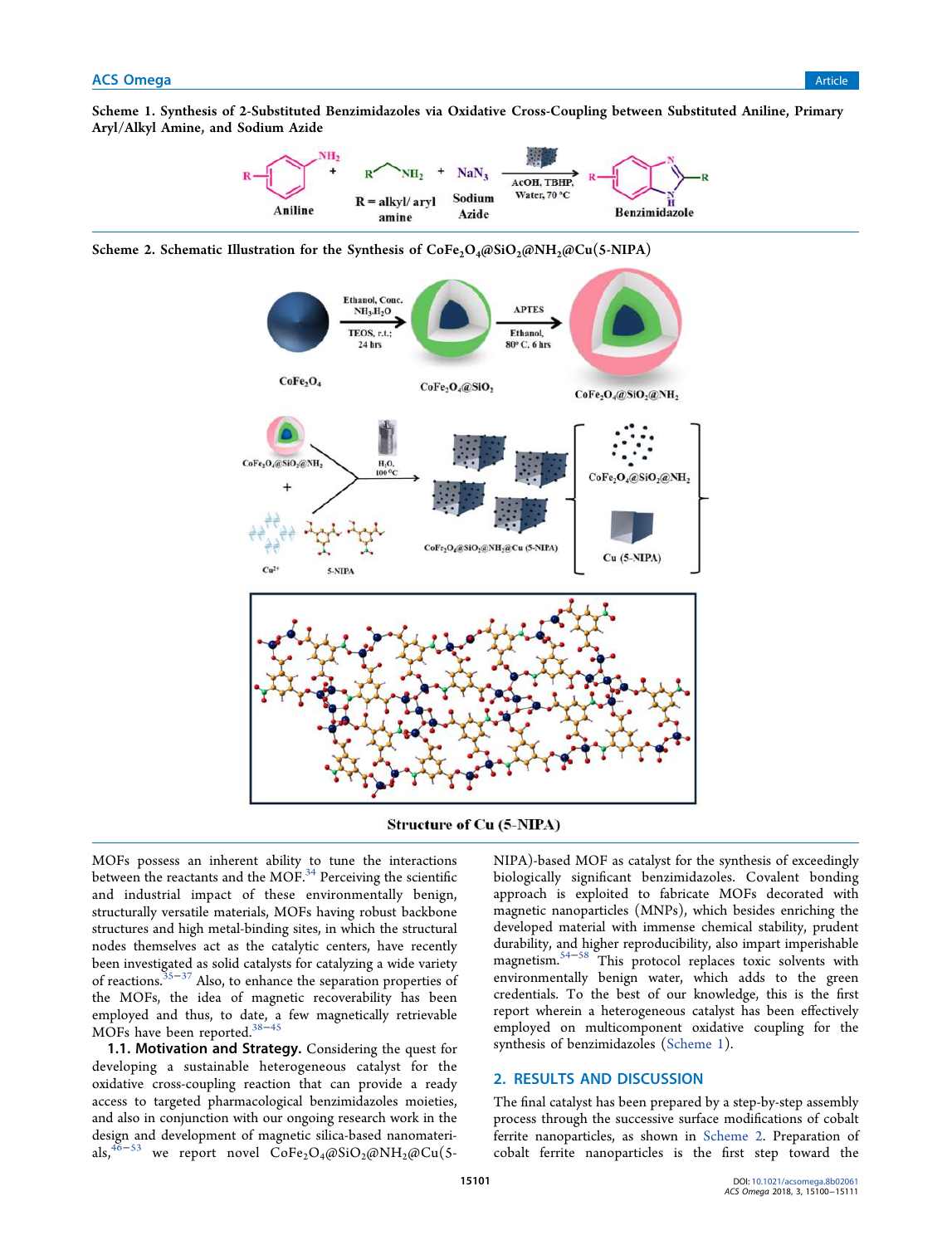accomplishment of the synthesis of catalyst. Cobalt ferrite nanoparticles were synthesized via solvothermal technique.<sup>59</sup> Ethylene glycol plays an important role in the formation of cobalt ferrite nanoparticles. Ethylene glycol, having relatively high boiling point, is a strong reducing agent and has been widely used for the synthesis of monodisperse metal or metal oxide nanoparticles.<sup>60</sup> Magnetic spinel ferrite particles have a strong tendency to undergo agglomeration during their formation in the solution-phase process. Sodium acetate was added for electrostatic stabilization, while poly(ethylene glycol) (PEG) was added as a surfactant. Thereafter, the modified sol−gel approach was utilized for the silica encapsulation of  $\widehat{\text{CoFe}_2\text{O}_4}$  nanoparticles.<sup>61</sup> Subsequently, the amine functionalities were introduced onto the surface of silica-encapsulated cobalt ferrite nanoparticles using 3-aminopropyltriethoxysilane (APTES).<sup>62</sup> Then, a covalent bonding approach was utilized to introduce the synthesized  $\text{CoFe}_2\text{O}_4\text{@}$  $SiO<sub>2</sub>(\omega N)H<sub>2</sub>$  onto the copper MOF, which ultimately resulted in the formation of a hybrid magnetic MOF denoted as  $CoFe<sub>2</sub>O<sub>4</sub>(@SiO<sub>2</sub>(@NH<sub>2</sub>(@Cu(5-NIPA)).$ 

Besides, the structure of developed catalyst was affirmed systematically using different characterization tools such as Fourier transform infrared (FT-IR), X-ray diffraction (XRD), thermogravimetric analysis (TGA), vibrating sample magnetometer (VSM), scanning electron microscopy (SEM), transmission electron microscopy (TEM), energy-dispersive X-ray spectroscopy (EDS), Energy-dispersive X-ray fluorescence (ED-XRF), and inductively coupled plasma mass spectrometry (ICP-MS).

2.1. Catalyst Characterizations. 2.1.1. FT-IR Spectroscopy. FT-IR spectra of  $\text{CoFe}_2\text{O}_4$ ,  $\text{CoFe}_2\text{O}_4$ @ $\text{SiO}_2$ ,  $\text{CoFe}_2\text{O}_4$ @  $\rm SiO_2(\rm \oslash NH_2)$ , and  $\rm CoFe_2O_4(\rm \oslash SiO_2(\rm \oslash NH_2(\rm \oslash Cu(S\text{-}NIPA))$  were recorded in the range of 4000–400 cm<sup>-1</sup>, as shown in Figure 1.



**Figure 1.** FT-IR spectra of (a)  $\text{CoFe}_2\text{O}_4$ , (b)  $\text{CoFe}_2\text{O}_4$ @SiO<sub>2</sub>, (c)  $CoFe_2O_4@SiO_2@NH_2$ , and (d)  $CoFe_2O_4@SiO_2@NH_2@Cu(5-$ NIPA).

The spectrum of  $\text{CoFe}_2\text{O}_4$  clearly depicts absorption bands centered at around 874 and 592  $\text{cm}^{-1}$ , which are assigned to the Co−O and Fe−O vibrations, while broad bands at around 3420 and 1640 cm<sup>−</sup><sup>1</sup> are accredited to the stretching and bending vibrations of the surface OH groups. Moreover, appearance of bands at 798, 956, and 1093  $cm^{-1}$  in the spectra of silica-coated cobalt ferrite corresponds to the Si−O−Si symmetric, Si−O symmetric, and Si−O−Si asymmetric

stretching modes, which confirms the presence of silica in  $CoFe<sub>2</sub>O<sub>4</sub>(@SiO<sub>2</sub>.<sup>63</sup> On moving to APTES-functionalized$  $CoFe<sub>2</sub>O<sub>4</sub>(@SiO<sub>2</sub>)$  nanoparticles, two new bands observed at 2920 and 1628  $\text{cm}^{-1}$  are attributed to the CH<sub>2</sub> and NH<sub>2</sub> groups of the amino-propyl moiety, respectively, which subsequently confirms the surface functionalization of  $CoFe<sub>2</sub>O<sub>4</sub>@SiO<sub>2</sub>$ . The comparison of the FT-IR spectra between  $\mathrm{CoFe_{2}O_{4}}$ @SiO $_{2}$ @NH $_{2}$  and  $\mathrm{CoFe_{2}O_{4}}$ @SiO $_{2}$ @NH $_{2}$ @ Cu(5-NIPA) confirms that the structure of MOF has been successfully decorated/chemically bonded with amine-functionalized silica-coated cobalt ferrite nanoparticles. In the final spectra of  $CoFe<sub>2</sub>O<sub>4</sub>(@SiO<sub>2</sub>(@NH<sub>2</sub>(@Cu(S-NIPA))$ , bands appearing at around 1624, 1356, 1085, 928, and 784 cm<sup>-1</sup> are assigned to that of the organic ligand (5-nitroisophthalic acid (5-NIPA)). Further, a new weak signal in the spectra of  $\text{CoFe}_2\text{O}_4(\omega\text{SiO}_2\omega\text{NH}_2\omega\text{Cu(S-NIPA)}$  at 1532 cm<sup>-1</sup> indicates amide bond formation due to the chemical reaction between the carboxylic groups of (5-NIPA) and exposed NH<sub>2</sub> groups of<br>CoEe O ⊚SiO ⊚NH<sup>64−67</sup>  $CoFe<sub>2</sub>O<sub>4</sub>(@SiO<sub>2</sub>(@NH<sub>2</sub>.$ 

2.1.2. XRD Analysis. The structural integrity of the obtained materials was studied using powder X-ray diffraction (XRD) technique. To deeply understand the crystalline phase structure of  $CoFe<sub>2</sub>O<sub>4</sub>(@SiO<sub>2</sub>(@NH<sub>2</sub>(@Cu(5-NIPA)), XRD$  patterns of  $\text{CoFe}_2\text{O}_4$ ,  $\text{CoFe}_2\text{O}_4$ @SiO<sub>2</sub>, and  $\text{CoFe}_2\text{O}_4$ @SiO<sub>2</sub>@  $NH<sub>2</sub>(Q)$ @Cu(5-NIPA) were recorded (Figure 2). The character-



**Figure 2.** XRD spectrum of (a)  $\text{CoFe}_2\text{O}_4$ , (b)  $\text{CoFe}_2\text{O}_4$ @SiO<sub>2</sub>, and (c)  $CoFe<sub>2</sub>O<sub>4</sub>(@SiO<sub>2</sub>(@NH<sub>2</sub>(@Cu(S-NIPA)).$ 

istic Bragg diffraction peaks observed at 30.4, 35.7, 43.3, 53.3, 57.3, and 62.9 $^{\circ}$  can be orderly assigned to the (220), (311), (400), (422), (511), and (440) planes of spinel  $\text{CoFe}_2\text{O}_4$ . These observation data match well with the standard XRD data of Joint Committee on Powder Diffraction Standards card number (22-1086). Additionally, the Bragg peaks in  $\text{CoFe}_2\text{O}_4 \text{ } \text{\o}$  ( $\text{O}_2$  spectra are obtained at the same  $2\theta$  values as  $\tilde{\text{CoFe}_2\text{O}_4}$ , which confirms that the structure of cobalt ferrite nanoparticles remains intact even after silica coating. In the XRD spectrum of hybrid magnetic  $CoFe<sub>2</sub>O<sub>4</sub>(@SiO<sub>2</sub>(@NH<sub>2</sub>(@Fe<sub>2</sub>CO<sub>4</sub>))$ Cu(5-NIPA), peaks observed at  $2\theta$  values of (8.5), (9.8),  $(15.75)$ , and  $(25.98)$  are assigned to that of crystalline Cu(5-NIPA). Besides, the spectrum also possesses peaks corresponding to spinel cobalt ferrite nanoparticles, which further indicates the decoration of MOF with  $\text{CoFe}_2\text{O}_4@{\text{SiO}_2@{\text{NH}_2}}$ .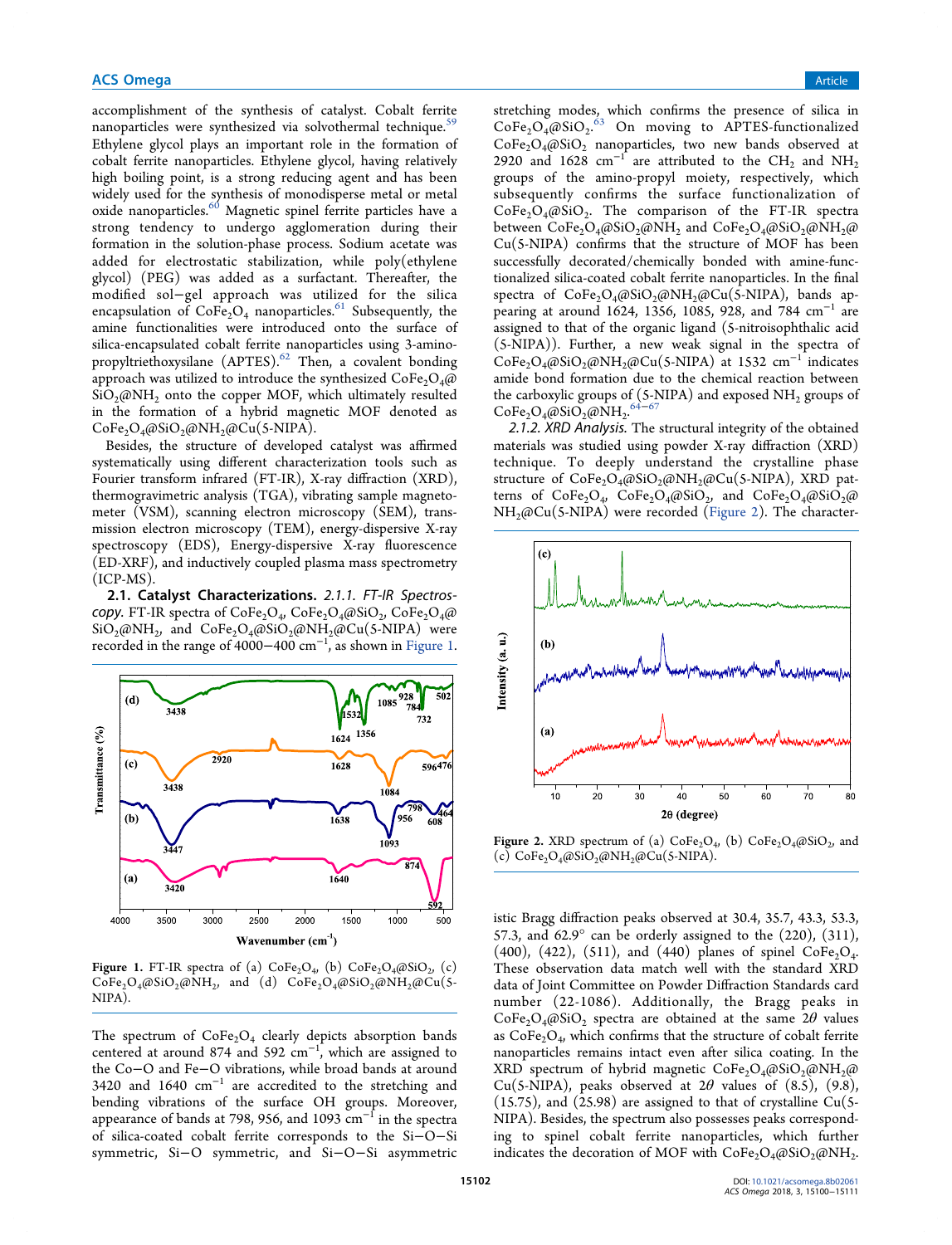

**Figure 3.** (a) TEM image of synthesized  $\text{CoFe}_2\text{O}_4$  nanoparticles, (b) TEM image of  $\text{CoFe}_2\text{O}_4$ @SiO $_2$ , (c) SAED pattern of  $\text{CoFe}_2\text{O}_4$ , (d) SEM image of  $\rm{CoFe_2O_4}$ , (e) SEM image of Cu(5-NIPA) MOF, and (f) SEM image of hybrid magnetic  $\rm{CoFe_2O_4}$ @SiO $_2$ @NH $_2$ @Cu(5-NIPA).

2.1.3. TEM and SEM Analyses. TEM images clearly reveal the monodisperse and spherical structure of  $CoFe<sub>2</sub>O<sub>4</sub>$ nanoparticles with an average diameter of 200 nm (Figure 3). The selected area electron diffraction (SAED) presented the polycrystalline nature of the synthesized nanoparticles and also revealed the appearance of white spotty diffraction rings, which are indexed to [220], [311], [400], [422], and [511] planes of  $\text{CoFe}_2\text{O}_4$ . Furthermore, the TEM image of  $CoFe<sub>2</sub>O<sub>4</sub>(@SiO<sub>2</sub>)$  corroborates the presence of a uniform layer of silica of approximately 19 nm around the magnetic core, which further prevents agglomeration. SEM analysis also clearly depicts the monodisperse nature of cobalt ferrite nanoparticles. A close insight into the captured images unveils that the synthesized copper-5-nitroisophthalic acid-based MOF exhibits bipyramidal hexagonal prismlike structure. The SEM images of Cu(5-NIPA) and hybrid magnetic  $\text{CoFe}_2\text{O}_4$ @  $SiO<sub>2</sub>(\omega NH<sub>2</sub>(\omega Cu(5-NIPA))$  clearly disclose that the surface of Cu(5-NIPA) has been decorated by amine-functionalized cobalt ferrite nanoparticles.

2.1.4. Physicochemical Characterizations. Energy-dispersive X-ray (EDS) spectroscopy along with elemental mapping and energy-dispersive X-ray fluorescence (ED-XRF) spectroscopy were conducted to accomplish the elemental analysis of the obtained catalyst. EDS elemental mapping images (Figure S1, Supporting Information) of the hybrid magnetic  $CoFe<sub>2</sub>O<sub>4</sub>(@SiO<sub>2</sub>(@NH<sub>2</sub>(@Cu(5-NIPA) clearly reveal the uni-$  form distribution of all of the elements, i.e., Fe, Co, Cu, C, N, Si, and O in the MOF. The EDS spectrum of  $\text{CoFe}_2\text{O}_4@{\text{SiO}_2}$ shows well-defined peaks of cobalt, iron, oxygen, and silicon, which substantiates the presence of amorphous silica layer around the magnetic  $(CoFe<sub>2</sub>O<sub>4</sub>)$  core (Figure S2). The presence of Cu, N, Co, Fe, O, Si, and C, elements in the spectra of final catalyst further corroborates the decoration of amine-functionalized cobalt ferrite nanoparticles onto MOF. Further, a well-resolved peak of copper in the ED-XRF spectrum of  $CoFe<sub>2</sub>O<sub>4</sub>(@SiO<sub>2</sub>(@NH<sub>2</sub>(@Cu(S-NIPA))$  also supports the covalent anchoring process. Moreover, ICP-MS technique is used to quantify the amount of copper in the obtained catalyst, which was found to be 0.1286 mmol/g.

2.1.5. Thermogravimetric Analysis. TGA was recorded to gain an insight into the stability of the synthesized hybrid magnetic MOF (Figure 4). The thermogram curve of  $CoFe<sub>2</sub>O<sub>4</sub>(@SiO<sub>2</sub>(@NH<sub>2</sub>(@Cu(5-NIPA)$  shows two different regions. A weight loss of around 13% in the first region (i.e., between 40 and 125 °C) is ascribed to the loss of guest and coordinated water molecules from the MOF. Moreover, observation by this analysis elucidates that the complete decomposition of the  $CoFe<sub>2</sub>O<sub>4</sub>(@SiO<sub>2</sub>(@NH<sub>2</sub>(@Cu(5-NIPA))$ structure is observed at 330 °C, i.e., in the second region.

2.1.6. VSM Analysis. The magnetic characteristics of  $CoFe<sub>2</sub>O<sub>4</sub>$ ,  $CoFe<sub>2</sub>O<sub>4</sub>(@SiO<sub>2</sub>$ ,  $CoFe<sub>2</sub>O<sub>4</sub>(@SiO<sub>2</sub>(@NH<sub>2</sub>$ , and  $CoFe<sub>2</sub>O<sub>4</sub>(@SiO<sub>2</sub>(@NH<sub>2</sub>(@Cu(5-NIPA) were investigated using$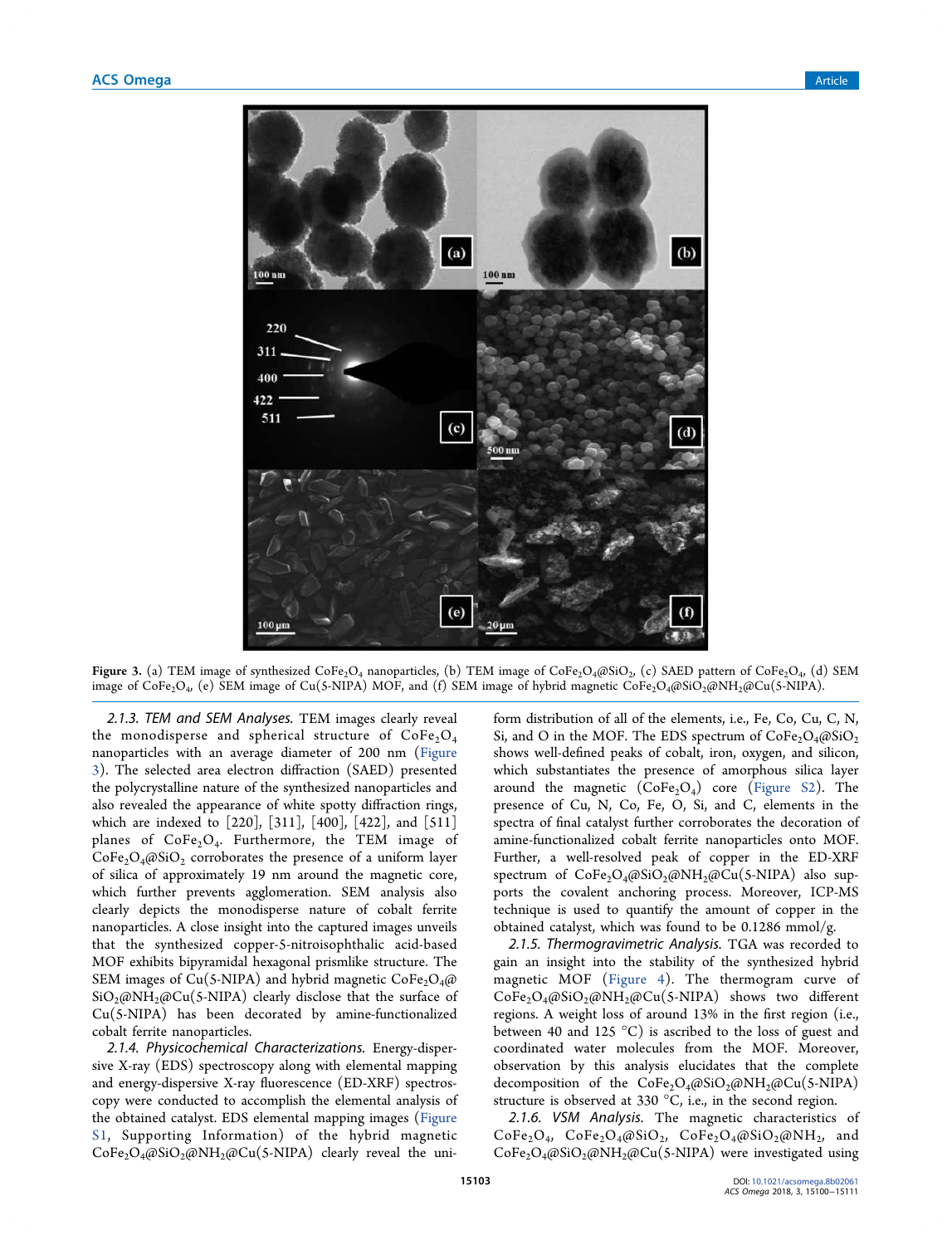

Figure 4. Thermogravimetric analysis (TGA) curve of  $\text{CoFe}_2\text{O}_4\text{@}$  $SiO<sub>2</sub>$ @NH<sub>2</sub>@Cu(5-NIPA).

the vibrating sample magnetometer technique (Figure 5). The magnetic hysteresis measurements of the synthesized catalyst



Figure 5. Magnetization curves obtained by VSM at r.t. for (a)  $\text{CoFe}_2\text{O}_4$ , (b)  $\text{CoFe}_2\text{O}_4$ @SiO<sub>2</sub>, (c)  $\text{CoFe}_2\text{O}_4$ @SiO<sub>2</sub>@NH<sub>2</sub>, and (d)  $CoFe<sub>2</sub>O<sub>4</sub>(@SiO<sub>2</sub>(@NH<sub>2</sub>(@Cu(5-NIPA)).$ 

were carried out at room temperature (r.t.) in external field sweeping between −10 000 and 10 000 Oe. The magnetic hysteresis curves of  $CoFe<sub>2</sub>O<sub>4</sub>$ ,  $CoFe<sub>2</sub>O<sub>4</sub>(@SiO<sub>2</sub>)$ ,  $CoFe<sub>2</sub>O<sub>4</sub>(@SiO<sub>2</sub>)$  $\rm SiO_2\text{\o}NH_2$ , and  $\rm CoFe_2O_4\text{\o}SiO_2\text{\o}NH_2\text{\o}Cu(S-NIPA)$  reveal the superparamagnetic nature of obtained nanoparticles, which is also signified by the absence of hysteresis phenomenon and coercivity. The specific saturation magnetization (*M*<sup>s</sup> ) values of bare  $\text{CoFe}_2\text{O}_4$  nanoparticles,  $\text{CoFe}_2\text{O}_4\text{@}$ SiO<sub>2</sub>,  $\text{CoFe}_2\text{O}_4\text{@}$  $SiO_2(\omega N H_2)$ , final catalyst are found to be 64, 49, 43, and 22 emu/g, respectively. It can be seen that the curve exhibits decrease in the values of saturation magnetization as the surface of bare magnetic nanoparticles is modified using various protecting, functionalizing, and linking agents. This decrease in the net magnetism is observed due to the reduction in the surface moments of individual particles. However, regardless of the lowering of  $M<sub>s</sub>$  values, it is still considerable and sufficient to collect hybrid MNPs from solution under the influence of external magnetic field.

2.2. Activity of Synthesized Catalyst in the Oxidative Cross-Coupling of Substituted Aniline, 1° Aryl/Alkyl Amine and Sodium Azide To Yield Benzimidazoles via C−H Functionalization Strategy. The catalytic potency of the newly synthesized hybrid core−shell magnetic MOF-based copper catalyst was evaluated in the synthesis of benzimidazoles via C−H functionalization strategy by choosing aniline and benzylamine as model substrates. To achieve the optimum reaction conditions, influence of various kinetic and thermodynamic criterions such as amount of catalyst, solvent, reaction time, temperature, and type of oxidant and its concentration were studied accurately for the oxidative crosscoupling reaction in the presence of  $CoFe<sub>2</sub>O<sub>4</sub>(@SiO<sub>2</sub>(@NH<sub>2</sub>(@Fe<sub>2</sub>))$ Cu(5-NIPA) catalyst.

2.3. Catalytic Evaluation. A control experiment using 1:1.2 molar ratios of test substrates (i.e., 1 mmol aniline and 1.2 mmol benzylamine) was first conducted in the absence of catalyst. It was concluded that the reaction failed to occur under such conditions, which necessitates the presence of catalyst to afford the desired benzimidazole product. Various metal-based sources and heterogeneous catalysts were then employed to achieve the target product by cross-coupling between aniline, benzylamine moieties, and sodium azide using *tert*-butyl hydroperoxide (TBHP) as an oxidant (Table S1, Supporting Information). A detailed analysis of the observed results revealed that the newly synthesized copper-MOF-based heterogeneous catalyst resulted in the highest conversion percentage, which further signifies the efficacy of MOF-based copper catalyst in the oxidative cross-coupling reaction.

2.3.1. Amount of Catalyst. Model reactions were carried out to investigate the effect of variation in the amount of catalyst for the cross-coupling reaction using  $CoFe<sub>2</sub>O<sub>4</sub>(a)$  $SiO_2\omega NH_2\omega Cu(5-NIPA)$  catalyst and TBHP as an oxidant. The amount of catalyst was varied from 5 to 30 mg. A 44% conversion was observed when 5 mg of  $CoFe<sub>2</sub>O<sub>4</sub>(@SiO<sub>2</sub>(@)$ NH2@Cu(5-NIPA) catalyst was employed (Figure 6). A remarkable increase in the conversion percentage was observed



Figure 6. Effect of the amount of catalyst on the oxidative crosscoupling of aniline, benzylamine, and sodium azide [reaction conditions: aniline (1 mmol), benzylamine (1.2 mmol), sodium azide (3 mmol), CoFe<sub>2</sub>O<sub>4</sub>@SiO<sub>2</sub>@NH<sub>2</sub>@Cu(5-NIPA) catalyst (*x* mg/*y* mol %), acetic acid (5 mmol), TBHP (3 mmol) in water (1 mL), 70 °C, 10 h].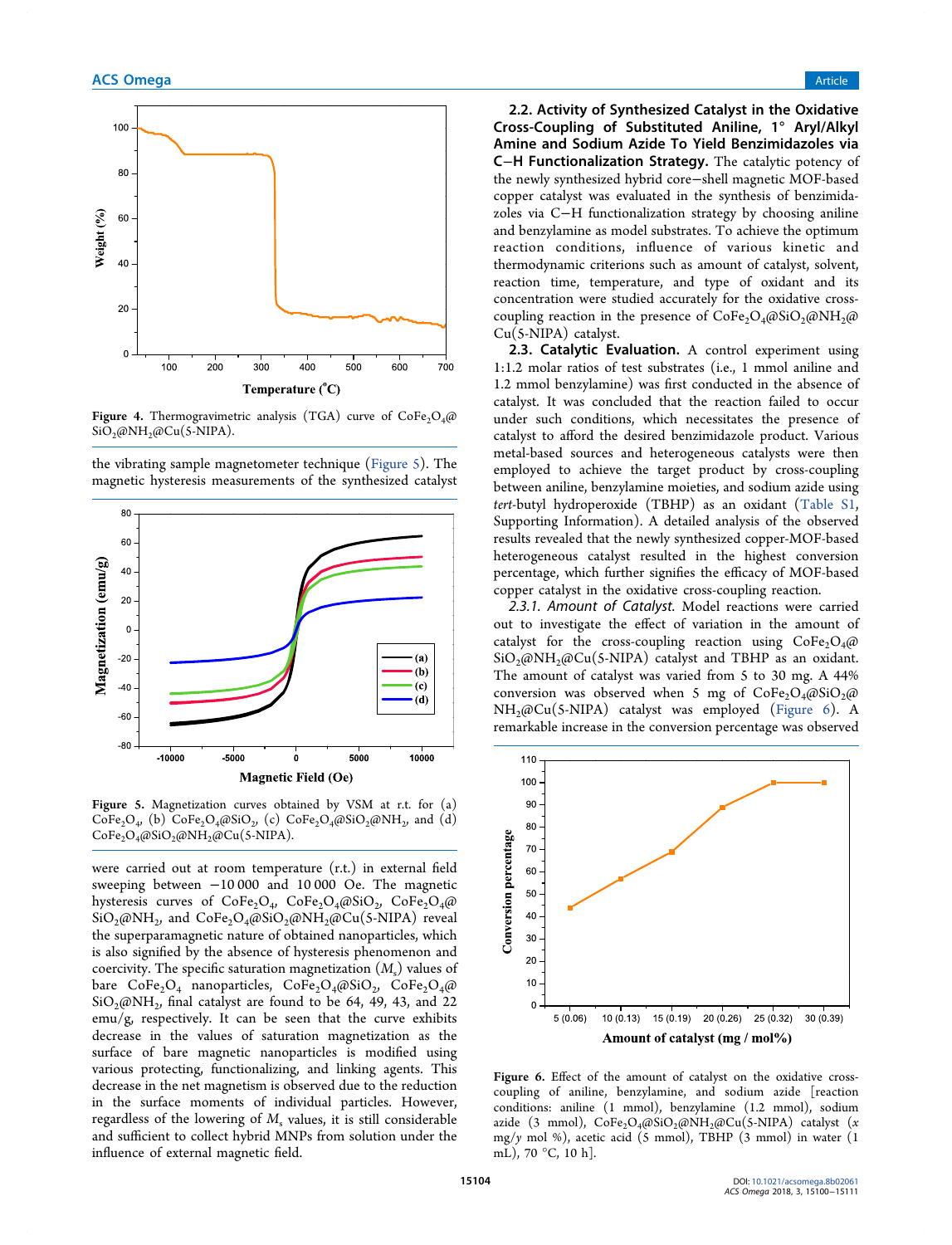#### **ACS Omega** Article **Article** Article **Article Article Article Article Article** Article **Article** Article **Article**

on increasing the amount of catalyst to 25 mg by virtue of increase in the number of active catalytic sites. Further, it was observed that the conversion percentage remained same on increasing the amount of catalyst beyond 25 mg, owing to the exhaustion of all active sites present on the surface of the catalyst. Therefore, the optimized amount of catalyst which resulted in maximum conversion was fixed to be 25 mg or 0.32 mol % for further experiments.

2.3.2. Effect of Various Solvents. Nature of solvent plays a very crucial role in transforming the course of an organic reaction. To achieve the best catalytic conditions, diverse range of solvents such as acetonitrile, ethanol, dimethylformamide, water, dimethyl sulfoxide (DMSO), and toluene were screened for the  $CoFe<sub>2</sub>O<sub>4</sub>(@SiO<sub>2</sub>(@NH<sub>2</sub>(@Cu(S-NIPA)-catalyzed cross$ coupling reaction (Figure 7). The reaction was also carried out



Figure 7. Effect of solvents on the oxidative cross-coupling of aniline, benzylamine, and sodium azide [reaction conditions: aniline (1 mmol), benzylamine (1.2 mmol), sodium azide (3 mmol),  $CoFe<sub>2</sub>O<sub>4</sub>(@SiO<sub>2</sub>(@NH<sub>2</sub>(@Cu(S-NIPA) (25 mg/0.32 mol %), acetic)$ acid (5 mmol), TBHP (3 mmol) in solvent  $(1 \text{ mL})$ , 70 °C, 10 h].

under solvent-free conditions, which failed to occur. A selfanalysis of the obtained results implies that highest conversion percentage was obtained when water was employed as the solvent. Therefore, further catalytic studies were carried out using water as the solvent.

2.3.3. Effect of Different Oxidants. The oxidizing capabilities of various oxidants such as  $H_2O_2$ , TBHP, di-tertbutyl peroxide, *tert*-butyl peroxybenzoate (TBPB), and O<sub>2</sub> balloon were explored in the synthesis of benzimidazole motifs via oxidative cross-coupling reaction. The accomplishment of the reaction relies highly on the performance of the employed oxidants. For this purpose, a wide range of oxidants were evaluated in the synthesis of benzimidazoles (Table S2, Supporting Information). The use of oxygen balloon and TBPB resulted in trace amounts of benzimidazoles. It was observed that TBHP was found to be the best oxidizing agent for this particular reaction due to higher conversion percentage.

2.3.4. Effect of Oxidant Concentration. The concentration of TBHP also significantly affects the conversion percentage of product and it was studied by varying its equivalents from 1 to 5 (Figure 8). It was observed that the conversion percentage



Figure 8. Effect of oxidant concentration on the oxidative crosscoupling of aniline, benzylamine, and sodium azide [reaction conditions: aniline (1 mmol), benzylamine (1.2 mmol), sodium azide (3 mmol),  $\text{CoFe}_2\text{O}_4\omega\text{SiO}_2\omega\text{NH}_2\omega\text{Cu(S-NIPA)}$  (25 mg/0.32 mol %), acetic acid (5 mmol), TBHP (*x* mmol) in water (1 mL), 70  $^{\circ}$ C, 10 h].

increases on increasing the amount of TBHP from 1 to 3 mmol, i.e., from 36 to 100%. Further, an increase in the amount of TBHP led to decrease in conversion percentage because of the enhancement in the side reactions due to large concentration of oxidant. Thus, the amount of oxidant concentration was fixed to 3 equiv for the rest of the experiments.

2.3.5. Effect of Time and Temperature. It was observed that the reaction time and temperature play a pivotal role in enhancing the reaction kinetics. To analyze the effect of these two parameters, model reaction was performed in a distinct range of temperature (40−70 °C) for discrete time periods (Figure 9). Detailed examination of the results displayed that the increase in the reaction temperature leads to linear enhancement in the conversion percentage. Moreover, conversion percentage was found to be increasing on increasing the time from 2 to 10 h. Maximum conversion



Figure 9. Effects of time and temperature on the oxidative crosscoupling of aniline, benzylamine, and sodium azide [reaction conditions: aniline (1 mmol), benzylamine (1.2 mmol), sodium azide (3 mmol),  $CoFe<sub>2</sub>O<sub>4</sub>(@SiO<sub>2</sub>(@NH<sub>2</sub>/@Cu(5-NIPA) catalyst (25$ mg/0.32 mol %), acetic acid (5 mmol), TBHP (3 mmol) in water (1 mL)].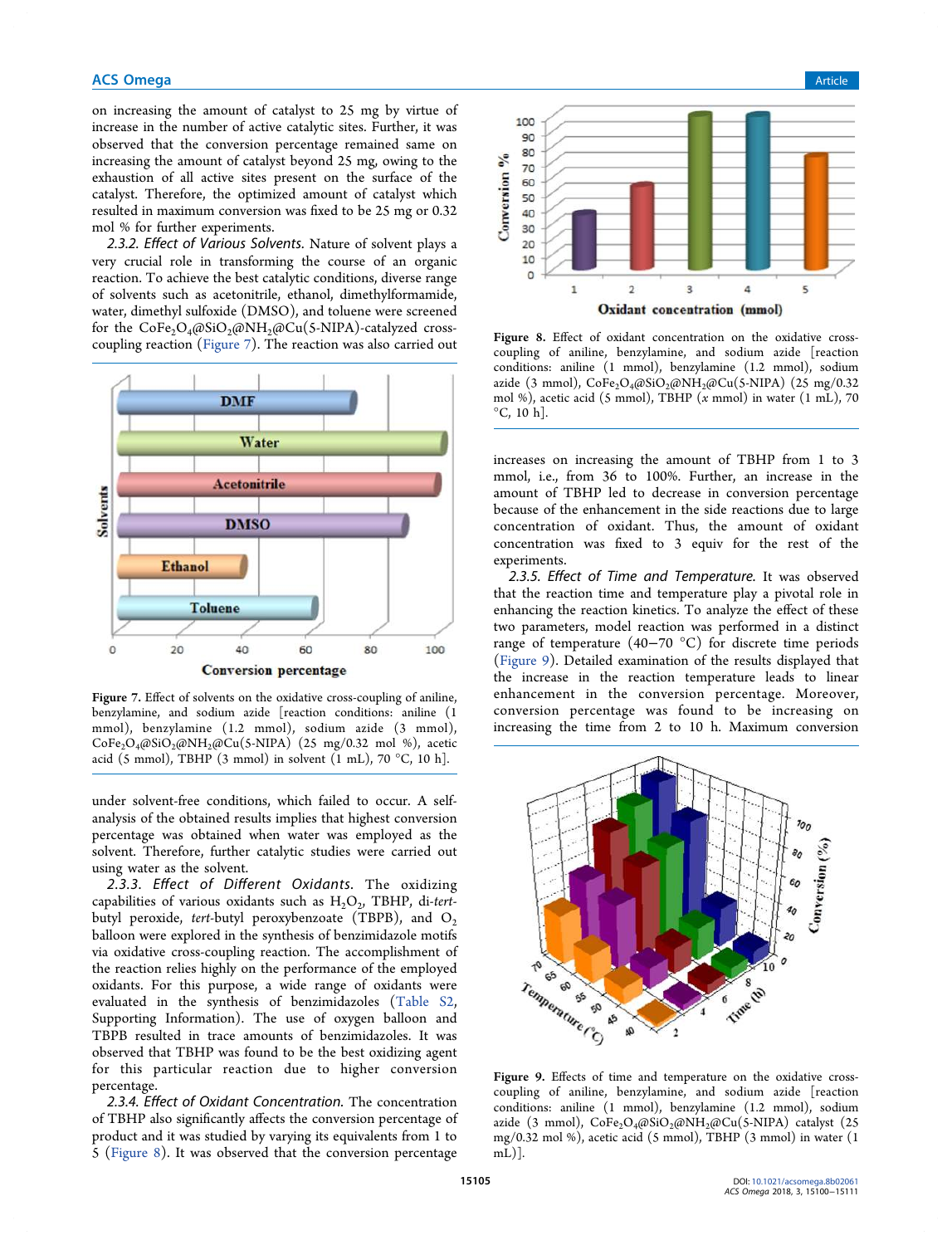percentage was obtained at 70 °C when the reaction was continued for 10 h. The optimum temperature and time for the coupling reaction were found to be 70 °C and 10 h, respectively.

2.3.6. Substrate Scope. To explore the scope and versatility of this methodology, a series of substituted anilines and primary alkyl/aryl amines were coupled under the established optimal reaction conditions (Table 1). The results indicated

Table 1. Synthesis of 2-Substituted Benzimidazoles via Oxidative Cross-Coupling between Substituted Aniline, Primary Aryl/Alkyl Amine, and Sodium Azide<sup>a</sup>

| Entry            | <b>Substituted anilines</b>               | 1 <sup>'</sup> Aryl/Alkyl amine       | Time<br>(h) | <b>"Conversion</b><br>(%) | <b>TON</b><br>(TOF) |
|------------------|-------------------------------------------|---------------------------------------|-------------|---------------------------|---------------------|
| ī.               | NH <sub>2</sub>                           | NH <sub>2</sub>                       | 10          | 100                       | 312(31)             |
| $\mathbf{2}$     | NH <sub>2</sub>                           | NH <sub>2</sub><br>$\mathbf{C}$<br>CI | $10\,$      | 100                       | 312 (31)            |
| 3.               | NH <sub>2</sub>                           | NH <sub>2</sub>                       | 10          | 91                        | 283 (28)            |
| $\overline{4}$ . | NH <sub>2</sub>                           | O,<br>NH <sub>2</sub>                 | 12          | 93                        | 290 (24)            |
| 5.               | NH <sub>2</sub>                           | NH <sub>2</sub>                       | 10          | 31                        | 97 (10)             |
| 6.               | NH <sub>2</sub>                           | NH <sub>2</sub>                       | $10\,$      | 17                        | 53 (6)              |
| 7.               | NH <sub>2</sub><br>ÇН <sub>3</sub>        | NH <sub>2</sub>                       | 13          | 54                        | 168(13)             |
| 8.               | NH <sub>2</sub><br>$H_3C'$                | NH <sub>2</sub>                       | 12          | 39                        | 122(10)             |
| 9.               | CH <sub>3</sub><br>NH <sub>2</sub><br>ĊН3 | NH <sub>2</sub>                       | 13          | 57                        | 177(14)             |
| 10.              | CH <sub>3</sub><br>NH <sub>2</sub>        | NH <sub>2</sub>                       | 10          | 6                         | 19(2)               |
| 11.              | NH <sub>2</sub><br>Bı<br>NH <sub>2</sub>  | NH <sub>2</sub>                       | 10          | $\sqrt{5}$                | 16(2)               |
| 12.              | $O_2N$                                    | NH <sub>2</sub>                       | 10          |                           |                     |

that alkyl amines possessing electron-withdrawing and electron-donating groups were efficiently converted into the desired benzimidazole product with high conversion percentage. In general, the protocol exhibited interesting results and the desired benzimidazoles were obtained with high turnover numbers. Further, the protocol was also extended for the heterocyclic substrate such as furfurylamine, which furnished good result. In addition, aliphatic primary amines such as butylamine and 3-phenyl propanamine also underwent reaction. Next, the scope of aniline functionalities was also evaluated for the oxidative coupling protocol. The most distinguishing characteristics of this methodology were high conversion percentage, reaction devoid of unwanted side products, wide substrate applicability, extensive functional group tolerance, and magnetic retrievability.

2.3.7. Mechanistic Pathway. A plausible reaction mechanism has been proposed for the CoFe<sub>2</sub>O<sub>4</sub>@SiO<sub>2</sub>@NH<sub>2</sub>@ Cu(5-NIPA)-catalyzed multicomponent oxidative cross-coupling reaction, as outlined in Scheme 3.<sup>14</sup> The first step

Scheme 3. Plausible Mechanism for the Oxidative Cross-Coupling Reaction Mediated by  $CoFe<sub>2</sub>O<sub>4</sub>(@SiO<sub>2</sub>(@NH<sub>2</sub>(@Fe<sub>2</sub>CO<sub>4</sub>))$  $Cu(5-NIPA)$ 





involves the oxidation of benzylamine (A) in the presence of TBHP to form imine (B), which further undergoes protonation to form (C). The attack of aryl amine (aniline) on (C) generates complex (D), which then undergoes intramolecular proton exchange to form (E). Loss of ammonia molecule from complex  $(E)$  resulted in  $(F)$ . Complex  $(F)$ subsequently undergoes deprotonation to form (G). Copperbased MOF then coordinates with the nitrogen atom of  $(G)$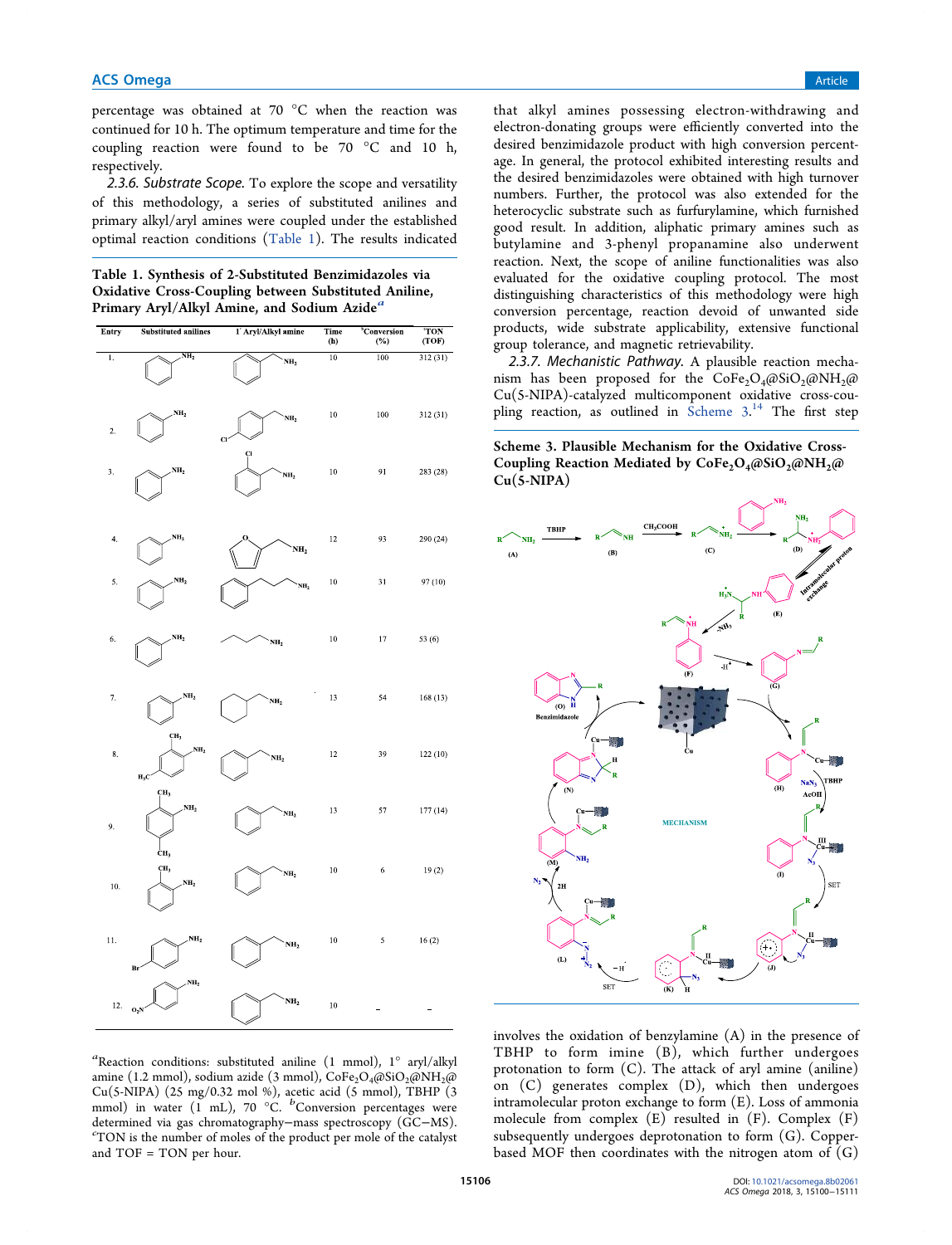and forms complex (H). This complex (H) on treatment with sodium azide in the presence of acetic acid (acetic acid is added to generate  $\text{HN}_3$  from sodium azide) combines with TBHP to form  $N_3$  radical, which then subsequently coordinates with copper(MOF) to form (I). A single electron transfer (SET) occurs from the aryl ring to the copper metal to generate complex  $(I)$ , which subsequently transforms into  $(K)$ via the transfer of the azido group from copper center to the ortho position of the aryl ring. Complex (K) then undergoes single electron-transfer process to form complex (L), which then generates (M) with the elimination of nitrogen on heating. This complex (M) undergoes intramolecular oxidative cyclization to form (N), which then aromatizes to form the desired product (O), i.e., benzimidazole, while the catalyst is regenerated.

2.4. Heterogeneity Test. Leaching of active metal species from solid support is confronted during catalytic reaction, which is one of the persistent problems in the case of heterogenized homogeneous catalysts. To eliminate the contribution of any homogeneous catalytic species in catalyzed reaction, a standard hot filtration test was performed with model substrates. Although it is a well-known fact that metalorganic frameworks are heterogeneous in nature, just to check the inherent stability of hybrid core−shell magnetic metalorganic framework, catalyst was removed from reaction mixture, when the reaction has been continued for about half the reaction time as found to be 71% by the GC−MS technique. The remaining supernatant components were allowed to react further for about an hour. GC−MS results revealed that the reaction did not proceed further, when the catalyst has been removed, which then debars the possibility of the leaching of active metal species. Further, ICP-MS was also carried out and it was found that there were no traces of copper in the supernatant.

2.5. Recyclability Test. Recyclability and reusability are considered indispensible parameters to assess the feasibility of any heterogeneous catalyst. The recyclability of hybrid magnetic  $CoFe<sub>2</sub>O<sub>4</sub>(@SiO<sub>2</sub>(@NH<sub>2</sub>(@Cu(5-NIPA) catalyst in$ the synthesis of benzimidazole motifs was analyzed under the optimum reaction conditions using aniline and benzylamine as test substrates (Figure 10). Upon completion of the reaction, the catalyst was recovered via an external magnet and washed thoroughly with acetone to remove traces of previous reaction mixture and then dried well under vacuum. The recovered catalyst was then used for successive runs of the same reaction. It was concluded that the catalyst could not only be retrieved successfully but also be used for eight subsequent cycles. The results were further validated by SEM and VSM analyses of the recovered catalyst (Figures S3 and S4, Supporting Information). SEM images showed that no notable change in the size and morphology of recovered catalyst was observed. In addition, the recovered catalyst also exhibited sufficient magnetization value, which allows its facile separation from the reaction mixture via an external magnet. Thus, the synthesized catalyst was found to be stable under applied reaction conditions.

2.6. Comparison of Catalytic Activity of CoFe<sub>2</sub>O<sub>4</sub>@  $SiO<sub>2</sub>@NH<sub>2</sub>@Cu(5-NIPA)$  with the Literature Precedents. A comprehensive literature survey suggests that the assynthesized catalyst displayed its predominance over previously reported protocols (Table S3, Supporting Information). This is for the first time that a hybrid MOF-based heterogeneous catalyst having high concentration of active catalytic sites has



Figure 10. Recycling experiment for the oxidative cross-coupling of aniline, benzylamine, and sodium azide [reaction conditions: aniline (1 mmol), benzylamine (1.2 mmol), sodium azide (3 mmol),  $CoFe<sub>2</sub>O<sub>4</sub>(@SiO<sub>2</sub>(@NH<sub>2</sub>(@Cu(5-NIPA) (25 mg/0.32 mol %), acetic$ acid (5 mmol), TBHP (3 mmol) in water (1 mL), 70  $^{\circ}$ C, 10 h].

been employed for the synthesis of benzimidazole scaffolds. The presence of a large number of catalytic sites onto the surface of MOF leads to additional binding of substrate molecules. Besides, CoFe<sub>2</sub>O<sub>4</sub>@SiO<sub>2</sub>@NH<sub>2</sub>@Cu(5-NIPA)-catalyzed protocol is also superior in terms of ambient reaction conditions, high turnover number, extensive functional group tolerance, catalyst recyclability, and magnetic retrievability. Additionally, the present study replaces hazardous solvent DMSO with an environmentally benign solvent, "water". The catalysts that have been reported earlier are homogeneous in nature, which undergoes decomposition immediately after the reaction and thus could not be recovered. On the contrary, the phenomenal structure of MOF hinders catalyst deactivation due to spatial separation of metal centers by organic linkers and thus meticulously overcomes this disadvantage. Moreover, the present catalyst could be magnetically retrieved and recycled for eight successive cycles without any appreciable loss in its catalytic activity. Thus, the present methodology is an attractive alternative for the synthesis of benzimidazole moieties.

#### 3. CONCLUSIONS

In summary, a novel hybrid magnetic metal-organic framework  $CoFe<sub>2</sub>O<sub>4</sub>(@SiO<sub>2</sub>(@NH<sub>2</sub>(@Cu(S-NIPA) having high concentra$ tion of reactive metal centers as catalytic sites was fabricated using a chemical bonding approach. The intricately designed  $CoFe<sub>2</sub>O<sub>4</sub>(@SiO<sub>2</sub>(@NH<sub>2</sub>(@Cu(5-NIPA)-based hybrid MOF ex$ hibited unrivaled catalytic performance in the synthesis of a broad spectrum of benzimidazoles motifs via oxidative crosscoupling reaction. The modification of  $CoFe<sub>2</sub>O<sub>4</sub>$  nanoparticles with APTES before the assembly process is crucial, as covalent anchoring between  $\text{CoFe}_2\text{O}_4\text{/@SiO}_2\text{/@NH}_2$  and  $\text{Cu(S-NIPA)}$ renders the material with high chemical stability, prudent durability, excellent magnetic response, and good reproducibility without ruining the eccentric structure of MOF. Moreover, it combines the commendatory attributes of both magnetic properties of  $CoFe<sub>2</sub>O<sub>4</sub>$  nanoparticles and remarkable characteristics of MOF. Apart from incomparable catalytic activity, the copper-based MOF catalyst demonstrated broad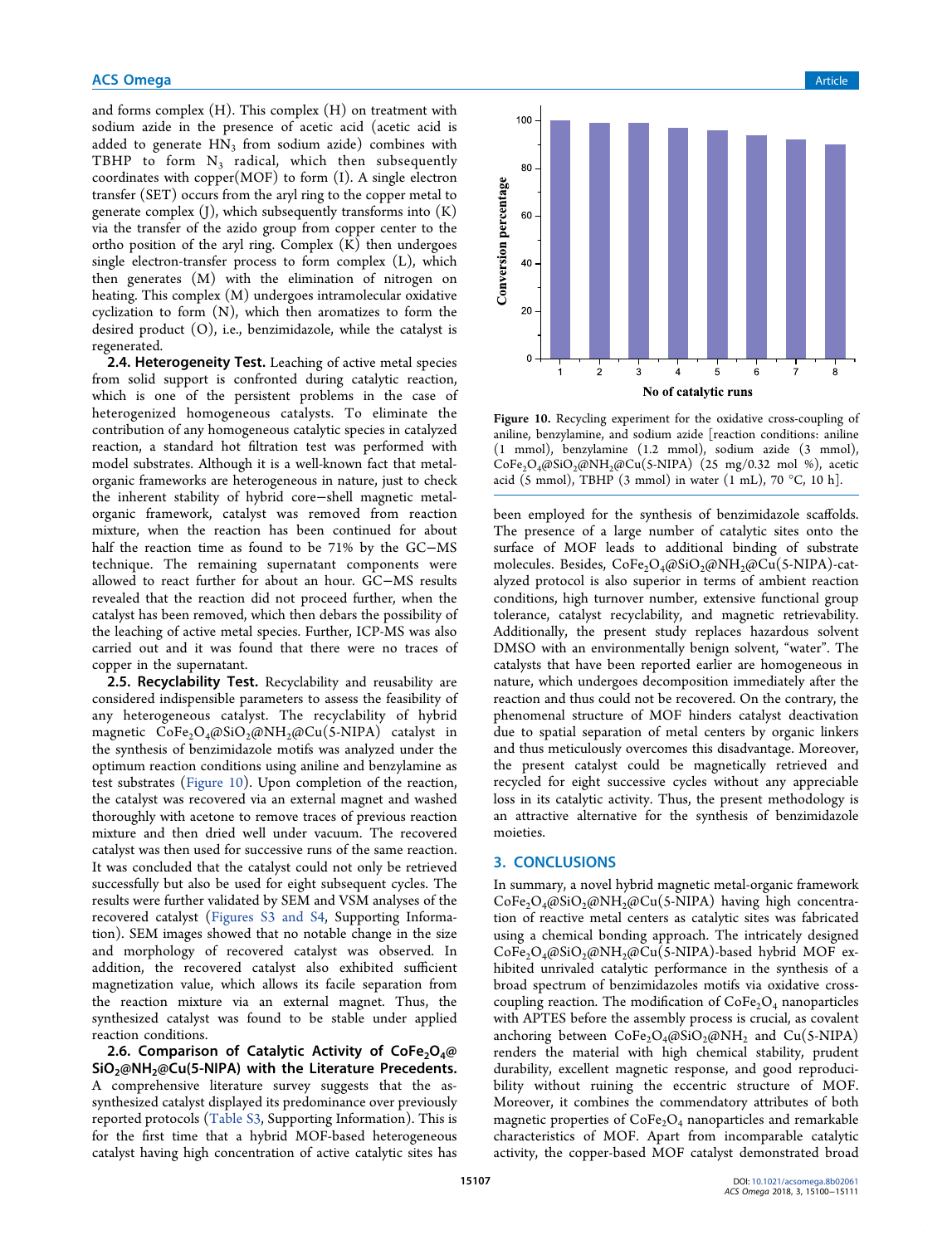substrate scope, excellent conversion percentage, and high turnover number, and thus a diverse range of benzimidazole scaffolds could be synthesized. The magnetic retrievability of the synthesized catalyst permits its repetitive use in the concerned reaction for consecutive cycles, without any appreciable loss in its catalytic activity and further catalyst also exhibits excellent durability as apparent through heterogeneity test. Besides, the present protocol also employs green reaction conditions (water as the reaction solvent). We anticipated that this novel hybrid MOF-based catalyst that employs water as the reaction solvent will offer a new avenue to economic oxidation catalysts. Moreover, these materials are plausible to be fruitful catalysts for widespread organic transformations and for the synthesis of pharmaceutically pertinent architectures.

#### 4. EXPERIMENTAL SECTION

4.1. Chemicals and Methods. Tetraethyl orthosilicate (TEOS) (99.9%), 3-aminopropyltriethoxysilane (APTES) (98%), and 5-nitroisophthalic acid (5-NIPA) were acquired from Sigma-Aldrich, Fluka, and TCI Chemicals Pvt Ltd., respectively. Copper acetate, ferric chloride, and cobalt chloride were commercially acquired from Sisco Research Laboratory (SRL). All other starting materials and reagents were of analytical grade and obtained from Spectrochem Pvt. Ltd.

**4.2. Instrumentation.** Fourier transform infrared (FT-IR) spectra were obtained through the KBr pellet method in the range of 4000−400 cm<sup>−</sup><sup>1</sup> using a PerkinElmer Spectrum 2000 FT-IR spectrometer. Powder X-ray diffraction (XRD) was performed using a Bruker, D8 Advance (Karlsruhe, Bundesland, Germany) diffractometer equipped with Cu K $\alpha$  radiation at a scanning rate of  $4^{\circ}/$ min in the 2 $\theta$  range of 5−80° ( $\lambda$  = 0.15405 nm, 40 kV, 40 mA). Transmission electron microscopy (TEM) was conducted using the TECNAI  $G<sup>2</sup>$ T30, U-TWIN electron microscope to deduce information regarding the shape and size of the nanoparticles. Besides TEM, scanning electron microscopy (SEM) was carried out to determine the morphology and shape of nanoparticles using a Tescan Mira 3 field emission SEM instrument. First, the samples were prepared by loading on a carbon tape and further coating was done with a thin layer of gold using a sputter coater. Energy-dispersive X-ray spectroscopy (EDS) analysis (equipped with the SEM instrument) was employed for the elemental mapping of the nanocomposites. Energy-dispersive X-ray fluorescence (ED-XRF) spectroscopy was also carried out using a Fischerscope X-ray XAN-FAD BC. A EV-9, Microsense, ADE vibrating sample magnetometer (VSM) was employed for obtaining the magnetization curves of bare and immobilized nanoparticles at r.t. in an applied magnetic field sweeping between −10 000 and 10 000 Oe. The thermal stability of the catalyst was determined using a PerkinElmer Pyris diamond TGA/differential thermal analysis. For obtaining the data, the sample was heated from room temperature to  $800\text{ °C}$  in  $\text{N}_2$  atmosphere at a heating rate of 10  $\text{ °C/min}$  and gas flow of 200 mL/min. The inductively coupled plasma mass spectrometry (ICP-MS) analysis was also carried out using ICP-MS (model no.: 7700) to quantify the amount of copper loading onto the catalyst. An Anton Paar Multiwave 3000 microwave instrument equipped with a temperature and pressure sensor was utilized for the microwave-assisted digestion of the catalyst. All of the derived products were analyzed and confirmed through the GC−MS hyphenated

technique that was conducted using an Agilent gas chromatograph (6850 GC) with an HP-5MS 5% phenyl methyl siloxane capillary column (30.0 m  $\times$  250  $\mu$ m  $\times$  0.25  $\mu$ m) and a quadrupole mass filter equipped with 5975 mass selective detector using helium as the carrier gas. The isolated yield of 2 substituted benzimidazoles was confirmed by  ${}^{1}H$  NMR (400) MHz) using a JEOL JNM-AXCP 400.

4.3. Synthesis of Catalyst. 4.3.1. Preparation of Amine-Functionalized Silica-Coated Cobalt Ferrite Nanoparticles. Magnetic nanoparticles (MNPs) of  $CoFe<sub>2</sub>O<sub>4</sub>$  were synthesized via a facile one-pot solvothermal method that has been reported previously in the literature with slight modifications.<sup>59</sup> First,  $CoCl_2·6H_2O$  (148.7 mg, 0.625 mmol) and  $FeCl_3·6H_2O$ (337.9 mg, 1.25 mmol) were dissolved by magnetic stirring at 50 °C in 10 mL of ethylene glycol to form a homogeneous solution. Then, 900 mg of sodium acetate (NaAc) and 500 mg of PEG-6000 were added and the stirring was continued for another 30 min. The above mixed liquor was transferred to a sealed Teflon-lined stainless steel autoclave, which was held at 160 °C for 16 h. The resultant black product was magnetically separated and washed with double-deionized water. Finally, the obtained CoFe<sub>2</sub>O<sub>4</sub> nanoparticles (0.2 g) were dried at 60 °C for 6 h.

Thereafter, the silica-encapsulated cobalt ferrite microspheres (CoFe<sub>2</sub>O<sub>4</sub>@SiO<sub>2</sub>) were prepared by Stöber sol–gel process.<sup>61</sup> In a typical procedure,  $\text{CoFe}_2\text{O}_4$  microspheres (100 mg, 0.426 mmol) were dispersed ultrasonically in a solution containing mixture of 80 mL of ethanol and 20 mL of deionized water. Subsequently, 1.5 mL of ammonia followed by 1 mL of TEOS were added to the mixture solution and the solution was incessantly stirred at room temperature for 24 h. Then, the product was collected by external magnetic forces, washed several times with ethanol and deionized water, and dried under vacuum. Finally, the surface modification of the  $CoFe<sub>2</sub>O<sub>4</sub>(@SiO<sub>2</sub>)$  nanoparticles was accomplished through the introduction of amine groups. For obtaining amine-functionalized silica-coated cobalt ferrite  $(CoFe<sub>2</sub>O<sub>4</sub>(@SiO<sub>2</sub>(@NH<sub>2</sub>))$ nanoparticles, 2 mL of APTES was added to a well-dispersed solution of 1.0 g of  $\text{CoFe}_2\text{O}_4(\emptyset \text{SiO}_2)$  in 200 mL of ethanol.<sup>62</sup> The resulting mixture was stirred continuously at 80 °C for 6 h. The  $CoFe<sub>2</sub>O<sub>4</sub>(@SiO<sub>2</sub>(@NH<sub>2</sub> nanocomposites)$  were separated via external magnetic field, washed with ethanol several times to remove the unreacted silylating agent, and then finally dried under vacuum.

4.3.2. Preparation of MOFs Decorated with Amine-Functionalized Cobalt Ferrite Nanoparticles. A versatile step-by-step assembly strategy was utilized to fabricate the hybrid magnetic CoFe<sub>2</sub>O<sub>4</sub>@SiO<sub>2</sub>@NH<sub>2</sub>@Cu(5-NIPA)-based MOF.<sup>35</sup> The as-synthesized amine-functionalized silica-coated cobalt ferrite  $(CoFe<sub>2</sub>O<sub>4</sub>(@SiO<sub>2</sub>(@NH<sub>2</sub>)$  nanoparticles were dispersed in 10 mL of aqueous solution of  $Cu(CH_3COO)_2$ . H2O (0.199 g, 1 mmol) and 5-nitroisophthalic acid (5-NIPA) (0.213 g, 1 mmol). The mixture was first stirred for 15 min to form a gel and then sealed in a Parr reaction vessel and heated at 100 °C for 2 days (Scheme 2). After naturally cooling down to room temperature, very uniform crystalline powder was obtained and further isolated via external magnetic forces. The product was then washed with water and then dried under vacuum to generate the hybrid magnetic  $\text{CoFe}_2\text{O}_4\text{@SiO}_2\text{@}$ NH<sub>2</sub>@Cu(5-NIPA) catalyst.

4.4. General Procedure for Hybrid Magnetic CoFe<sub>2</sub>O<sub>4</sub>@SiO<sub>2</sub>@NH<sub>2</sub>@Cu(5-NIPA)-Catalyzed Synthesis of Benzimidazoles via C−H Functionalization Strategy.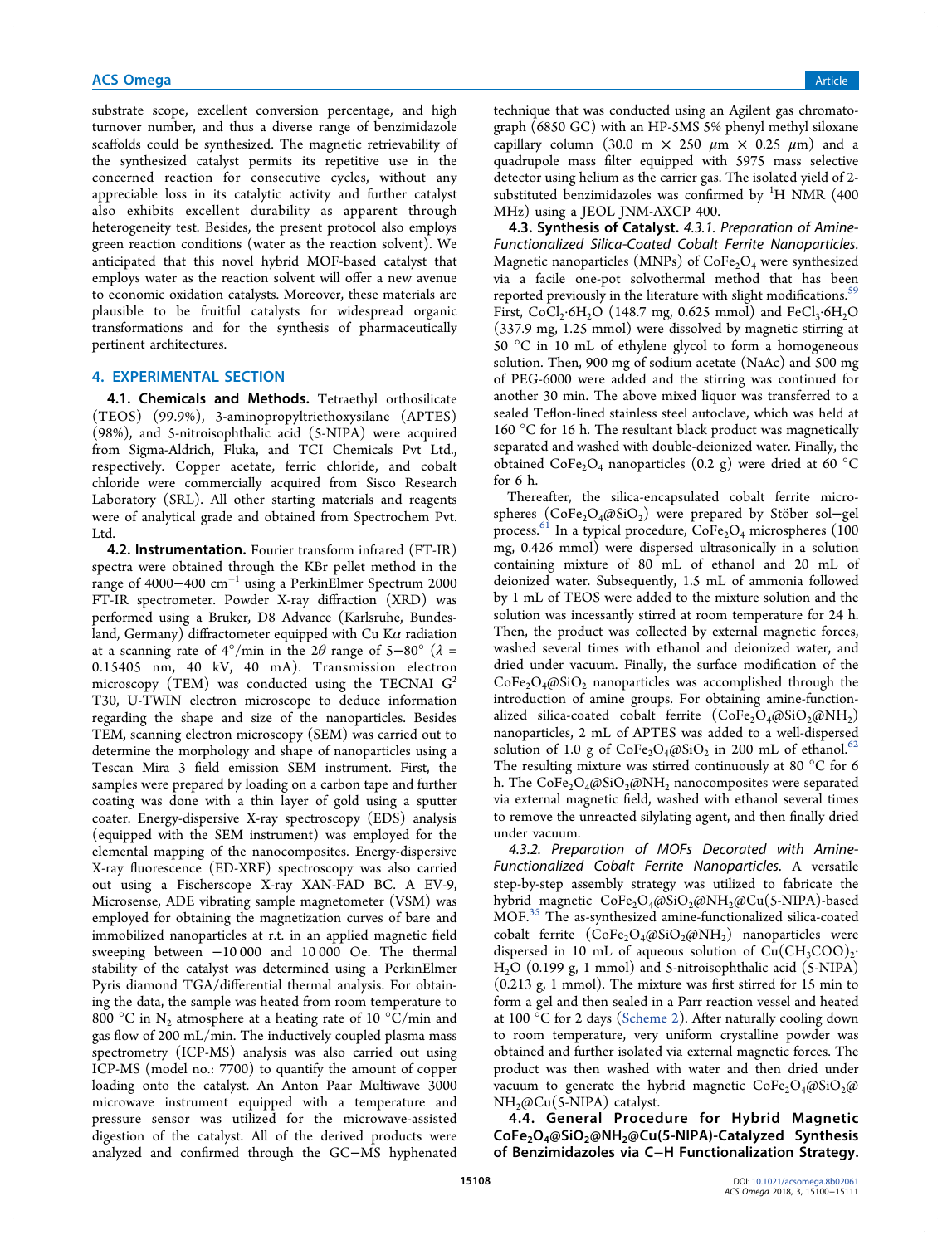To a reaction vessel containing a stirred solution of aniline (1.0 mmol), catalyst (25 mg/0.32 mol %), sodium azide (3.0 mmol), acetic acid (5.0 mmol), TBHP (3 mmol) in water (1 mL), and benzylamine (1.2 mmol) were added successively. The resulting reaction mixture was stirred at 70 °C for an appropriate period of time, and the progress of the reaction was monitored via thin-layer chromatography. After completion of reaction, the reaction mixture was cooled to room temperature and the catalyst was separated simply via an external bar magnet. Then, the workup was done by first treating the reaction mixture with saturated NaHCO<sub>3</sub>  $(5 \text{ mL})$ and then extracting using ethyl acetate. The resulting organic layer was separated and then dried over anhydrous sodium sulfate. Finally, the products were analyzed and confirmed using gas chromatography−mass spectroscopy (GC−MS).

4.5. General Procedure for Leaching Experiments. To a reaction vessel, aniline (1.0 mmol), catalyst (25 mg/0.32 mol %), sodium azide (3.0 mmol), acetic acid (5.0 mmol), TBHP (3 mmol) in water (1 mL), and benzylamine (1.2 mmol) were added successively. The resulting reaction mixture was stirred at 70  $\mathrm{^{\circ}C}$  for half the reaction time (i.e., for 5 h). After stirring, the catalyst was removed magnetically and the conversion percentage was determined by GC−MS analysis. The resulting supernatant was further subjected to heating for a prolonged time duration. The GC−MS analysis of the resultant supernatant was carried out once again to check whether any leaching of the active metallic species occurred or not.

4.6. General Procedure for Reusability Experiments. To a reaction vessel, aniline (1.0 mmol), catalyst (25 mg/0.32 mol %), sodium azide (3.0 mmol), acetic acid (5.0 mmol), TBHP (3 mmol) in water (1 mL), and benzylamine (1.2 mmol) were added successively. After completion of the reaction, catalyst was recovered via an external magnet and washed thoroughly with acetone to remove traces of previous reaction mixture and then dried well under vacuum. The recovered catalyst was then used for successive runs of the same reaction.

## ■ ASSOCIATED CONTENT

#### **S** Supporting Information

The Supporting Information is available free of charge on the ACS Publications website at DOI: 10.1021/acsomega.8b02061.

Brief statement as noted in text; supporting figures, tables, and spectra (PDF)

## ■ AUTHOR INFORMATION

### Corresponding Author

\*E-mail: rksharmagreenchem@hotmail.com. Tel: 011- 27666625. Fax: +91-011-2766625.

## ORCID<sup>®</sup>

Rakesh K. Sharma: 0000-0003-4281-876X

#### Author Contributions

The manuscript was written through contributions of all authors. All authors have given approval to the final version of the manuscript.

## Notes

The authors declare no competing financial interest.

## ■ ACKNOWLEDGMENTS

One of the authors, S.Y., expresses her gratitude to the Council of Scientific & Industrial Research (CSIR), New Delhi, India, for the award of a Junior Research fellowship. Also, the authors thank USIC-CLF, DU for FT-IR, TEM, TGA, and VSM analyses.

#### ■ REFERENCES

(1) Yan, R.; Liu, X.; Pan, C.; Zhou, X.; Li, X.; Kang, X.; Huang, G. Aerobic synthesis of substituted quinoline from aldehyde and aniline: Copper-catalyzed intermolecular C−H active and C−C formative cyclization. *Org. Lett.* 2013, *15*, 4876−4879.

(2) Wei, D.; Zhu, X.; Niu, J. L.; Song, M. P. High-Valent-Cobalt-Catalyzed C−H Functionalization Based on Concerted Metalation Deprotonation and Single-Electron-Transfer Mechanisms. *Chem-CatChem* 2016, *8*, 1242−1263.

(3) Labinger, J. A.; Bercaw, J. E. Understanding and exploiting C−H bond activation. *Nature* 2002, *417*, 507−514.

(4) Ackermann, L.; Potukuchi, H. K.; Landsberg, D.; Vicente, R. Copper-catalyzed "click" reaction/direct arylation sequence: modular syntheses of 1, 2, 3-triazoles. *Org. Lett.* 2008, *10*, 3081−3084.

(5) Guo, S.; Qian, B.; Xie, Y.; Xia, C.; Huang, H. Copper-Catalyzed Oxidative Amination of Benzoxazoles via C−H and C−N Bond Activation: A New Strategy for Using Tertiary Amines as Nitrogen Group Sources. *Org. Lett.* 2011, *13*, 522−525.

(6) Liao, K.; Negretti, S.; Musaev, D. G.; Bacsa, J.; Davies, H. M. Site-selective and stereoselective functionalization of unactivated C− H bonds. *Nature* 2016, *533*, 230−234.

(7) Davies, H. M.; Manning, J. R. Catalytic C−H functionalization by metal carbenoid and nitrenoid insertion. *Nature* 2008, *451*, 417.

(8) Simmons, E. M.; Hartwig, J. F. Catalytic functionalization of unactivated primary CH bonds directed by an alcohol. *Nature* 2012, *483*, 70.

(9) Cuthbertson, J. D.; MacMillan, D. W. The direct arylation of allylic sp<sup>3</sup> C−H bonds via organocatalysis and photoredox catalysis. *Nature* 2015, *519*, 74.

(10) McNally, A.; Haffemayer, B.; Collins, B. S.; Gaunt, M. J. Palladium-catalysed CH activation of aliphatic amines to give strained nitrogen heterocycles. *Nature* 2014, *510*, 129.

(11) Zohreh, N.; Jahani, M. NNN-pincer-copper complex immobilized on magnetic nanoparticles as a powerful hybrid catalyst for aerobic oxidative coupling and cycloaddition reactions in water. *J. Mol. Catal. A: Chem.* 2017, *426*, 117−129.

(12) Pourjavadi, A.; Hosseini, S. H.; Zohreh, N.; Bennett, C. Magnetic nanoparticles entrapped in the cross-linked poly (imidazole/imidazolium) immobilized Cu (II): An effective heterogeneous copper catalyst. *RSC Adv.* 2014, *4*, 46418−46426.

(13) Zohreh, N.; Hosseini, S. H.; Pourjavadi, A.; Bennett, C. Immobilized copper (II) on nitrogen-rich polymer-entrapped Fe<sub>3</sub>O<sub>4</sub> nanoparticles: a highly loaded and magnetically recoverable catalyst for aqueous click chemistry. *Appl. Organomet. Chem.* 2016, *30*, 73−80. (14) Mahesh, D.; Sadhu, P.; Punniyamurthy, T. Copper (II) catalyzed oxidative cross-coupling of anilines, primary alkyl amines, and sodium azide using TBHP: a route to 2-substituted benzimidazoles. *J. Org. Chem.* 2016, *81*, 3227−3234.

(15) Batra, A.; Singh, P.; Singh, K. N. Cross Dehydrogenative Coupling (CDC) Reactions of N, N-Disubstituted Formamides, Benzaldehydes and Cycloalkanes. *Eur. J. Org. Chem.* 2016, *2016*, 4927−4947.

(16) Nguyen, K. M. H.; Largeron, M. A Bioinspired Catalytic Aerobic Oxidative C-H Functionalization of Primary Aliphatic Amines: Synthesis of 1, 2-Disubstituted Benzimidazoles. *Chem. Eur. J.* 2015, *21*, 12606−12610.

(17) Mahesh, D.; Sadhu, P.; Punniyamurthy, T. Copper (I) catalyzed regioselective amination of N-aryl imines Using  $TMSN<sub>3</sub>$  and TBHP: A route to substituted benzimidazoles. *J. Org. Chem.* 2015, *80*, 1644−1650.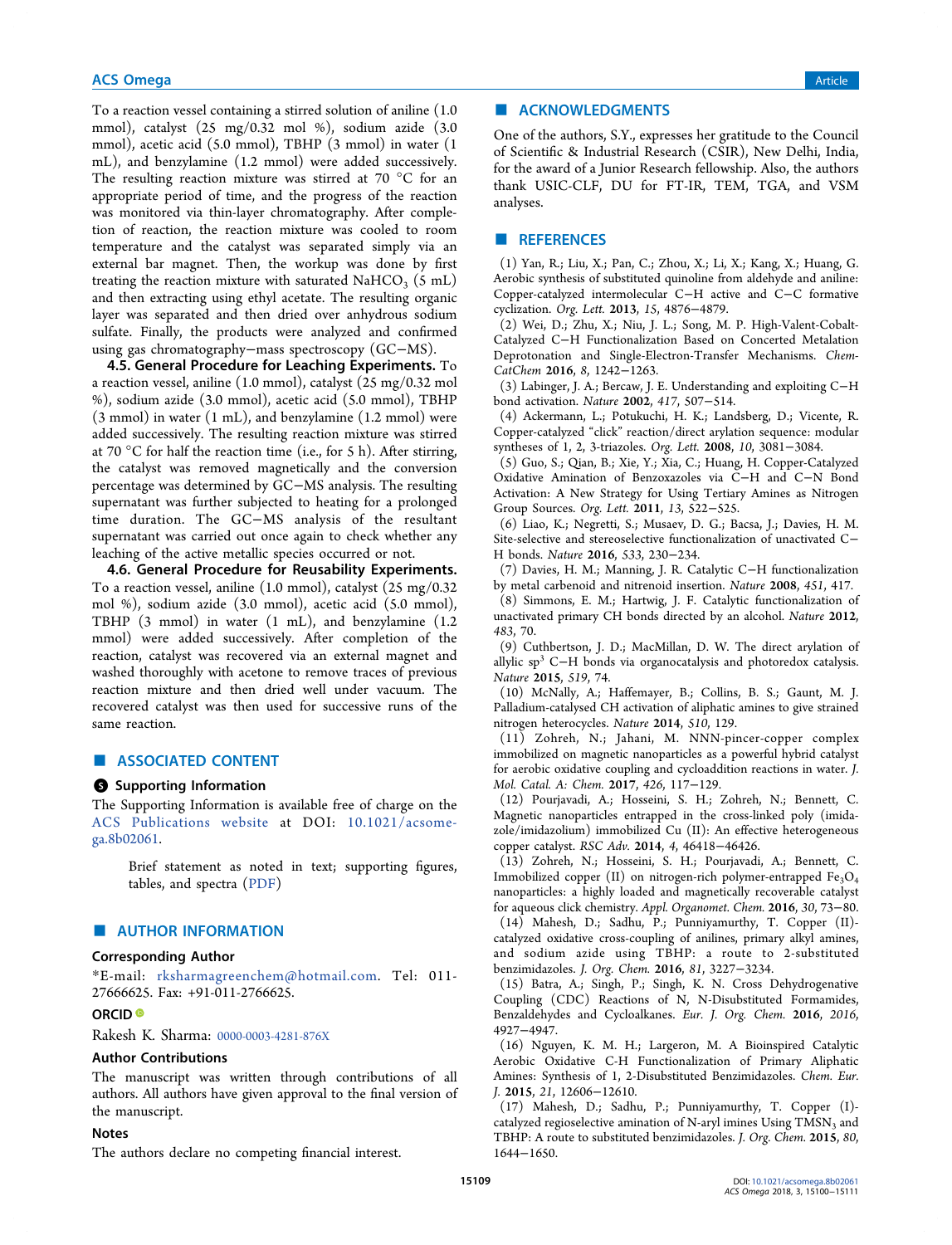(18) Kim, Y.; Kumar, M. R.; Park, N.; Heo, Y.; Lee, S. Coppercatalyzed, one-pot, three-component synthesis of benzimidazoles by condensation and C−N bond formation. *J. Org. Chem.* 2011, *76*, 9577−9583.

(19) Kovvuri, J.; Nagaraju, B.; Kamal, A.; Srivastava, A. K. An Efficient Synthesis of 2-Substituted Benzimidazoles via Photocatalytic Condensation of o-Phenylenediamines and Aldehydes. *ACS Comb. Sci.* 2016, *18*, 644−650.

(20) Bahrami, K.; Khodaei, M. M.; Nejati, A. Synthesis of 1, 2 disubstituted benzimidazoles, 2-substituted benzimidazoles and 2 substituted benzothiazoles in SDS micelles. *Green Chem.* 2010, *12*, 1237−1241.

(21) Gensch, T.; Hopkinson, M. N.; Glorius, F.; Wencel-Delord, J. Mild metal-catalyzed C−H activation: examples and concepts. *Chem. Soc. Rev.* 2016, *45*, 2900−2936.

(22) Reinares-Fisac, D.; Aguirre-Díaz, L. M.; Iglesias, M.; Snejko, N.; Gutiérrez-Puebla, E.; Monge, M. A.; Gándara, F. A Mesoporous Indium Metal−Organic Framework: Remarkable Advances in Catalytic Activity for Strecker Reaction of Ketones. *J. Am. Chem. Soc.* 2016, *138*, 9089−9092.

(23) Chughtai, A. H.; Ahmad, N.; Younus, H. A.; Laypkov, A.; Verpoort, F. Metal−organic frameworks: versatile heterogeneous catalysts for efficient catalytic organic transformations. *Chem. Soc. Rev.* 2015, *44*, 6804−6849.

(24) Wang, J.-S.; Jin, F.-Z.; Ma, H.-C.; Li, X.-B.; Liu, M.-Y.; Kan, J.- L.; Chen, G.-J.; Dong, Y.-B. Au@Cu(II)-MOF: Highly Efficient Bifunctional Heterogeneous Catalyst for Successive Oxidation− Condensation Reactions. *Inorg. Chem.* 2016, *55*, 6685−6691.

(25) Serra-Crespo, P.; Ramos-Fernandez, E. V.; Gascon, J.; Kapteijn, F. Synthesis and characterization of an amino functionalized MIL-101 (Al): separation and catalytic properties. *Chem. Mater.* 2011, *23*, 2565−2572.

(26) Noh, H.; Cui, Y.; Peters, A. W.; Pahls, D. R.; Ortuño, M. A.; Vermeulen, N. A.; Cramer, C. J.; et al. An exceptionally stable metal− organic framework supported molybdenum (VI) oxide catalyst for cyclohexene epoxidation. *J. Am. Chem. Soc.* 2016, *138*, 14720−14726.

(27) Qin, L.; Hu, J.; Zhang, M.; Li, Y.; Zheng, H. Construction of Metal−Organic Frameworks Based on Two Neutral Tetradentate Ligands. *Cryst. Growth Des.* 2012, *12*, 4911−4918.

(28) Horiuchi, Y.; Toyao, T.; Saito, M.; Mochizuki, K.; Iwata, M.; Higashimura, H.; Anpo, M.; Matsuoka, M. Visible-light-promoted photocatalytic hydrogen production by using an amino-functionalized Ti (IV) metal−organic framework. *J. Phys. Chem. C* 2012, *116*, 20848−20853.

(29) Mishra, P.; Edubilli, S.; Mandal, B.; Gumma, S. Adsorption characteristics of metal−organic frameworks containing coordinatively unsaturated metal sites: effect of metal cations and adsorbate properties. *J. Phys. Chem. C* 2014, *118*, 6847−6855.

(30) Liu, J.; Chen, L.; Cui, H.; Zhang, J.; Zhang, L.; Su, C. Y. Applications of metal−organic frameworks in heterogeneous supramolecular catalysis. *Chem. Soc. Rev.* 2014, *43*, 6011−6061.

(31) Genna, D. T.; Wong-Foy, A. G.; Matzger, A. J.; Sanford, M. S. Heterogenization of homogeneous catalysts in metal−organic frameworks via cation exchange. *J. Am. Chem. Soc.* 2013, *135*, 10586− 10589.

(32) Wu, P.; Guo, X.; Cheng, L.; He, C.; Wang, J.; Duan, C. Photoactive Metal−Organic Framework and Its Film for Light-Driven Hydrogen Production and Carbon Dioxide Reduction. *Inorg. Chem.* 2016, *55*, 8153−8159.

(33) Thompson, A. B.; Pahls, D. R.; Bernales, V.; Gallington, L. C.; Malonzo, C. D.; Webber, T.; Tereniak, S. J.; et al. Installing heterobimetallic cobalt−aluminum single sites on a metal organic framework support. *Chem. Mater.* 2016, *28*, 6753−6762.

(34) Zhao, M.; Yuan, K.; Wang, Y.; Li, G.; Guo, J.; Gu, L.; Hu, W.; Tang, Z.; Zhao, H. Metal−organic frameworks as selectivity regulators for hydrogenation reactions. *Nature* 2016, *539*, 76−80.

(35) Zhao, Y.; Padmanabhan, M.; Gong, Q.; Tsumori, N.; Xu, Q.; Li, J. CO catalytic oxidation by a metal organic framework containing high density of reactive copper sites. *Chem. Commun.* 2011, *47*, 6377−6379.

(36) Cirujano, F. G.; Leyva-Pérez, A.; Corma, A.; Llabrés i Xamena, F. X. MOFs as Multifunctional Catalysts: Synthesis of Secondary Arylamines, Quinolines, Pyrroles, and Arylpyrrolidines over Bifunctional MIL-101. *ChemCatChem* 2013, *5*, 538−549.

(37) Mason, J. A.; Darago, L. E.; Lukens, W. W., Jr.; Long, J. R. Synthesis and O<sup>2</sup> Reactivity of a Titanium (III) Metal−Organic Framework. *Inorg. Chem.* 2015, *54*, 10096−10104.

(38) Miao, Z.; Shu, X.; Ramella, D. Synthesis of a Fe<sub>3</sub>O<sub>4</sub>@P4VP@ metal−organic framework core−shell structure and studies of its aerobic oxidation reactivity. *RSC Adv.* 2017, *7*, 2773−2779.

(39) Zhang, H. Y.; Hao, X. P.; Mo, L. P.; Liu, S. S.; Zhang, W. B.; Zhang, Z. H. Magnetic metal-organic framework as a highly active heterogeneous catalyst for one-pot synthesis of 2-substituted alkyl and aryl (indolyl) kojic acid derivatives. *New J. Chem.* 2017, *41*, 7108− 7115.

(40) Li, J.; Gao, H.; Tan, L.; Luan, Y.; Yang, M. Superparamagnetic Core−Shell Metal−Organic Framework Fe<sub>3</sub>O<sub>4</sub>/Cu<sub>3</sub>(btc)<sub>2</sub> Microspheres and Their Catalytic Activity in the Aerobic Oxidation of Alcohols and Olefins. *Eur. J. Inorg. Chem.* 2016, *2016*, 4906−4912.

(41) Jiang, S.; Yan, J.; Habimana, F.; Ji, S. Preparation of magnetically recyclable MIL-53 (Al) $\omega$ SiO<sub>2</sub> $\omega$ Fe<sub>3</sub>O<sub>4</sub> catalysts and their catalytic performance for Friedel−Crafts acylation reaction. *Catal. Today* 2016, *264*, 83−90.

(42) Ricco, R.; Malfatti, L.; Takahashi, M.; Hill, A. J.; Falcaro, P. Applications of magnetic metal−organic framework composites. *J. Mater. Chem. A* 2013, *1*, 13033−13045.

(43) Chen, Y.; Xiong, Z.; Peng, L.; Gan, Y.; Zhao, Y.; Shen, J.; Qian, J.; Zhang, L.; Zhang, W. Facile preparation of core−shell magnetic metal−organic framework nanoparticles for the selective capture of phosphopeptides. *ACS Appl. Mater. Interfaces* 2015, *7*, 16338−16347. (44) Li, Y.; Xie, Q.; Hu, Q.; Li, C.; Huang, Z.; Yang, X.; Guo, H. Surface modification of hollow magnetic  $Fe<sub>3</sub>O<sub>4</sub>(@NH<sub>2</sub>-MIL-101 (Fe)$ derived from metal-organic frameworks for enhanced selective removal of phosphates from aqueous solution. *Sci. Rep.* 2016, *6*, No. 30651.

(45) Zhao, X.; Liu, S.; Tang, Z.; Niu, H.; Cai, Y.; Meng, W.; Wu, F.; Giesy, J. P. Synthesis of magnetic metal-organic framework (MOF) for efficient removal of organic dyes from water. *Sci. Rep.* 2015, *5*, No. 11849.

(46) Sharma, R. K.; Dutta, S.; Sharma, S. Quinoline-2-carboimine copper complex immobilized on amine functionalized silica coated magnetite nanoparticles: a novel and magnetically retrievable catalyst for the synthesis of carbamates via C−H activation of formamides. *Dalton Trans.* 2015, *44*, 1303−1316.

(47) Sharma, R. K.; Sharma, S.; Dutta, S.; Zboril, R.; Gawande, M. B. Silica-nanosphere-based organic−inorganic hybrid nanomaterials: synthesis, functionalization and applications in catalysis. *Green Chem.* 2015, *17*, 3207−3230.

(48) Sharma, R. K.; Yadav, M.; Monga, Y.; Gaur, R.; Adholeya, A.; Zboril, R.; Gawande, M. B.; et al. Silica-based Magnetic Manganese Nanocatalyst−Applications in the Oxidation of Organic Halides and Alcohols. *ACS Sustainable Chem. Eng.* 2016, *4*, 1123−1130.

(49) Sharma, R. K.; Dutta, S.; Sharma, S. Quinoline-2-carboimine copper complex immobilized on amine functionalized silica coated magnetite nanoparticles: a novel and magnetically retrievable catalyst for the synthesis of carbamates via C−H activation of formamides. *Dalton Trans.* 2015, *44*, 1303−1316.

(50) Sharma, R. K.; Dutta, S.; Sharma, S. Nickel (ii) complex covalently anchored on core shell structured  $SiO<sub>2</sub>(\omega Fe<sub>3</sub>O<sub>4</sub>)$  nanoparticles: a robust and magnetically retrievable catalyst for direct onepot reductive amination of ketones. *New J. Chem.* 2016, *40*, 2089− 2101.

(51) Sharma, R. K.; Gaur, R.; Yadav, M.; Rathi, A. K.; Pechousek, J.; Petr, M.; Gawande, M. B.; et al. Maghemite-Copper Nanocomposites: Applications for Ligand-Free Cross-Coupling (C−O, C−S, and C− N) Reactions. *ChemCatChem* 2015, *7*, 3495−3502.